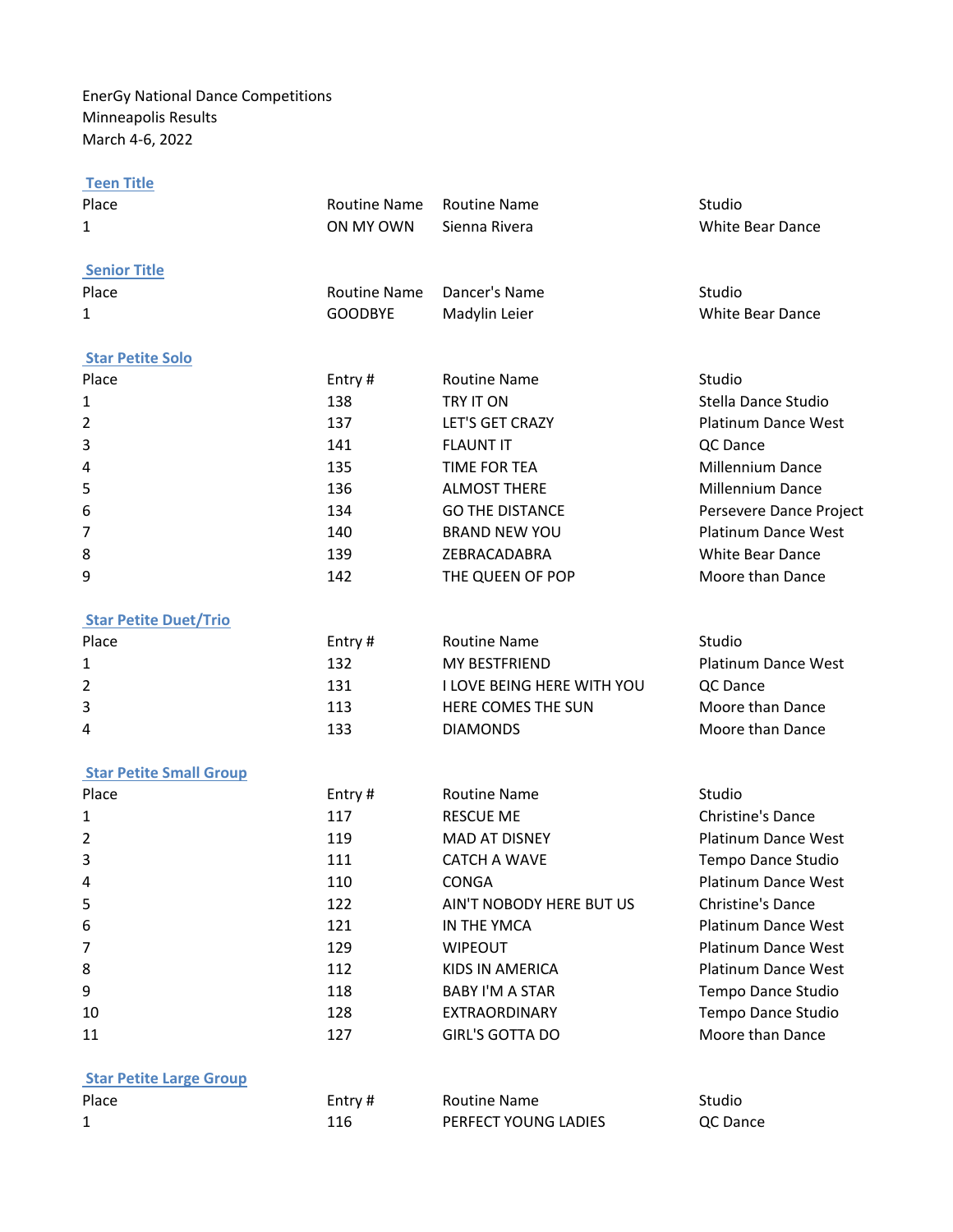| 2              | 124 | YELLOW POLKA DOT BIKINI  | QC Dance                   |
|----------------|-----|--------------------------|----------------------------|
| 3              | 125 | <b>NAME GAME</b>         | QC Dance                   |
| 4              | 115 | DANCE TO THE MUSIC       | QC Dance                   |
| 5              | 114 | <b>ANYTHING BUT LOVE</b> | QC Dance                   |
| 6              | 126 | EVIL LIKE ME             | QC Dance                   |
| $\overline{7}$ | 107 | <b>MY ADIDAS</b>         | QC Dance                   |
| 8              | 108 | <b>HEAVEN HOP</b>        | QC Dance                   |
| 9              | 123 | <b>WEIRD PEOPLE</b>      | QC Dance                   |
| 10             | 109 | WE'VE GOT THE MAGIC      | <b>Platinum Dance West</b> |

#### **Star Junior Solo**

| Place          | Entry# | <b>Routine Name</b>    | Studio                     |
|----------------|--------|------------------------|----------------------------|
| 1              | 158    | HIT THE ROAD JACK      | New Hope Dance Studio      |
| $\overline{2}$ | 167    | PRIMMADONNA            | Platinum Dance West        |
| 3              | 27     | LOST BOY               | Inspire Dance Studio       |
| $\overline{A}$ | 169    | <b>WORK ME DOWN</b>    | QC Dance                   |
| 5              | 165    | DIVE IN THE POOL       | QC Dance                   |
| 6              | 157    | <b>CLAP YOUR HANDS</b> | New Hope Dance Studio      |
| 7              | 166    | I WILL SURVIVE         | <b>Platinum Dance West</b> |
| 8              | 161    | IN SUMMER              | Moore than Dance           |
| 9              | 159    | SOLD                   | New Hope Dance Studio      |
| 10             | 171    | <b>FIREWORK</b>        | QC Dance                   |

## **Star Junior Duet/Trio**

| Place                  | Entry# | Routine Name               | Studio                |
|------------------------|--------|----------------------------|-----------------------|
| $\mathbf{1}$           | 353    | <b>WELCOME TO HAVANA</b>   | QC Dance              |
| 2                      | 358    | SOMEONE TO YOU             | New Hope Dance Studio |
| 3                      | 342    | I'M FABULOUS               | QC Dance              |
| $\boldsymbol{\Lambda}$ | 354    | <b>BETTER PLACE</b>        | QC Dance              |
| 5                      | 341    | <b>DEAR FUTURE HUSBAND</b> | Center Stage Dance    |
| 6                      | 343    | <b>TURN IT UP</b>          | New Hope Dance Studio |
| 7                      | 347    | <b>SALUTE</b>              | QC Dance              |
| 8                      | 344    | <b>CLASSIC</b>             | New Hope Dance Studio |
| 9                      | 346    | YES YES I CAN              | QC Dance              |
| 10                     | 355    | HALLELUJAH                 | Eau Claire School of  |

## **Star Junior Small Group**

| Place                  | Entry# | <b>Routine Name</b>     | Studio                |
|------------------------|--------|-------------------------|-----------------------|
| 1                      | 11     | DON'T RAIN ON MY PARADE | Inspire Dance Studio  |
| 2                      | 338    | <b>BOOTS</b>            | QC Dance              |
| 3                      | 22     | ON MY OWN               | Inspire Dance Studio  |
| $\boldsymbol{\Lambda}$ | 304    | <b>SIZE</b>             | Tempo Dance Studio    |
| 5                      | 335    | <b>OPEN HANDS</b>       | Tempo Dance Studio    |
| 6                      | 328    | <b>THROWBACK LOVE</b>   | New Hope Dance Studio |
| 7                      | 337    | <b>SMILE</b>            | New Hope Dance Studio |
| 8                      | 308    | SURF'S UP               | QC Dance              |
| 9                      | 8      | VOULEZ-VOUS             | Inspire Dance Studio  |
| 10                     | 327    | <b>HIT ME UP</b>        | Tempo Dance Studio    |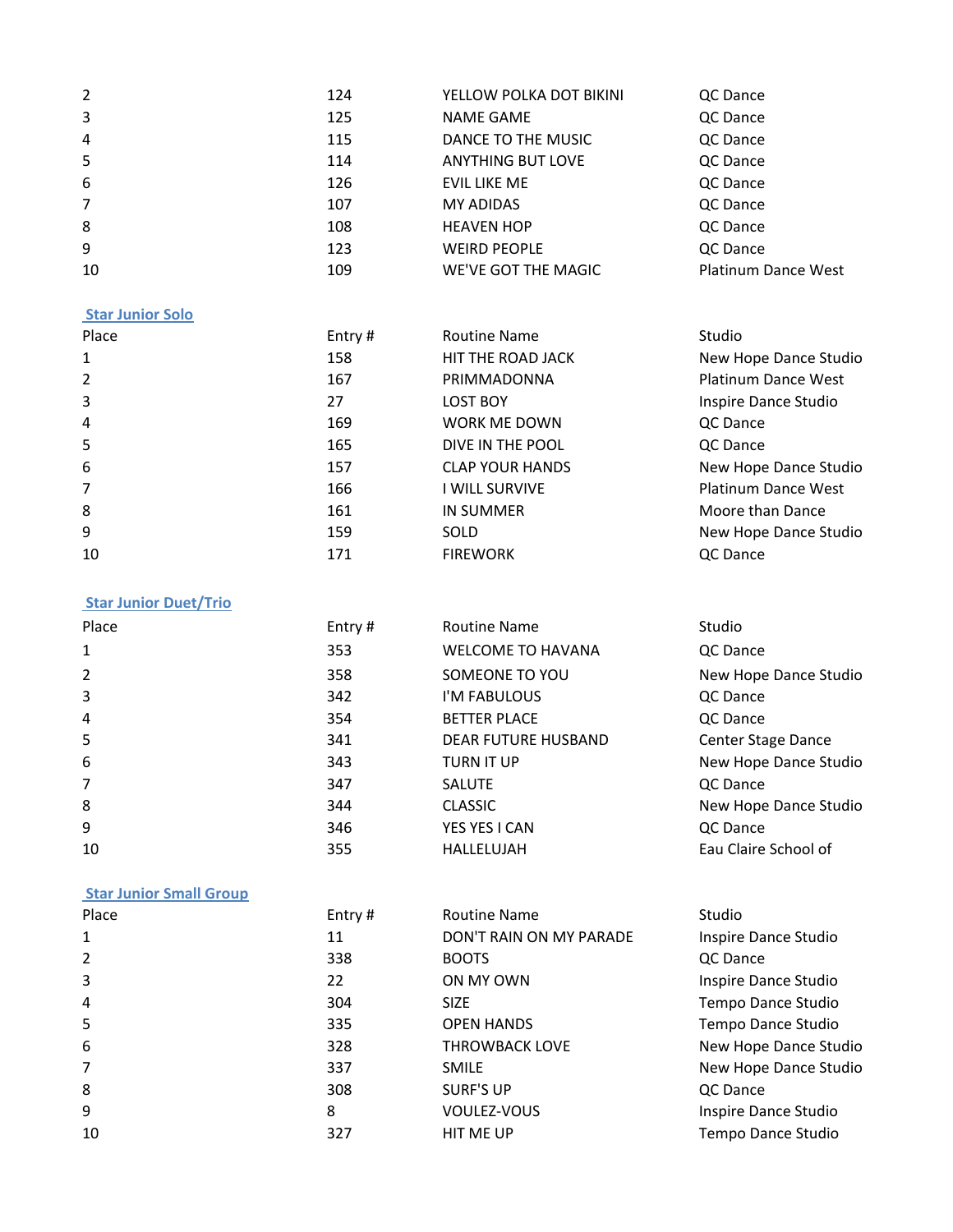### **Star Junior Large Group**

| Place          | Entry# | <b>Routine Name</b>      | Studio                     |
|----------------|--------|--------------------------|----------------------------|
| $\mathbf{1}$   | 312    | <b>BUGLE BOY</b>         | QC Dance                   |
| $\overline{2}$ | 331    | PUMP IT UP               | QC Dance                   |
| 3              | 313    | MAKE 'EM LAUGH           | New Hope Dance Studio      |
| $\overline{A}$ | 318    | SING WITH A SWING        | QC Dance                   |
| 5              | 305    | <b>THRILLER</b>          | Center Stage Dance         |
| 6              | 306    | THESE BOOTS ARE MADE FOR | <b>Platinum Dance West</b> |
| $\overline{7}$ | 310    | <b>QUEEN BEE</b>         | Christine's Dance          |
| 8              | 314    | <b>GOOD LOVIN'</b>       | QC Dance                   |
| 9              | 311    | <b>SUNSHINE</b>          | Center Stage Dance         |
| 10             | 319    | <b>SORRY NOT SORRY</b>   | New Hope Dance Studio      |

### **Star Junior Line/Production**

| Place | Entry# | <b>Routine Name</b>    | Studio                     |
|-------|--------|------------------------|----------------------------|
|       | 300    | <b>CLAP YOUR HANDS</b> | <b>Platinum Dance West</b> |

#### **Star Teen Solo**

| Place          | Entry $#$ | <b>Routine Name</b>        | Studio                |
|----------------|-----------|----------------------------|-----------------------|
| 1              | 281       | <b>THINK</b>               | Moore than Dance      |
| 2              | 280       | DIAMOND IN THE SUN         | New Hope Dance Studio |
| 3              | 293       | TIME AFTER TIME            | New Hope Dance Studio |
| $\overline{A}$ | 282       | <b>SING</b>                | New Hope Dance Studio |
| 5              | 291       | <b>WALKED THROUGH HELL</b> | New Hope Dance Studio |
| 6              | 283       | <b>BACKYARD BOY</b>        | New Hope Dance Studio |
| 7              | 288       | <b>NORTH</b>               | Moore than Dance      |
| 8              | 284       | <b>RUN BOY RUN</b>         | Moore than Dance      |
| 9              | 287       | HERE IT GOES AGAIN         | New Hope Dance Studio |
| 10             | 279       | SOMETHING BAD              | New Hope Dance Studio |

### **Star Teen Duet/Trio**

| Place        | Entry# | <b>Routine Name</b>     | Studio                |
|--------------|--------|-------------------------|-----------------------|
| $\mathbf{1}$ | 381    | UNTIL WE GO DOWN        | Eau Claire School of  |
| 2            | 377    | <b>RESCUE</b>           | New Hope Dance Studio |
| 3            | 372    | <b>MAGIC</b>            | New Hope Dance Studio |
| 4            | 383    | <b>FRESH PRINCES</b>    | Center Stage Dance    |
| 5            | 373    | <b>JOLIE COQUINE</b>    | New Hope Dance Studio |
| 6            | 382    | SHADOW                  | Moore than Dance      |
| 7            | 374    | <b>OUT OF MY LEAGUE</b> | New Hope Dance Studio |
| 8            | 379    | <b>TAKING CHANCES</b>   | QC Dance              |
| 9            | 378    | <b>RESCUE</b>           | Moore than Dance      |
| 10           | 375    | WOMAN UP                | New Hope Dance Studio |

# **Star Teen Small Group**

| Place | Entry # | <b>Routine Name</b> | Studio                |
|-------|---------|---------------------|-----------------------|
|       | 239     | <b>SURVIVOR</b>     | New Hope Dance Studio |
|       | 238     | KEEP BREATHING      | Moore than Dance      |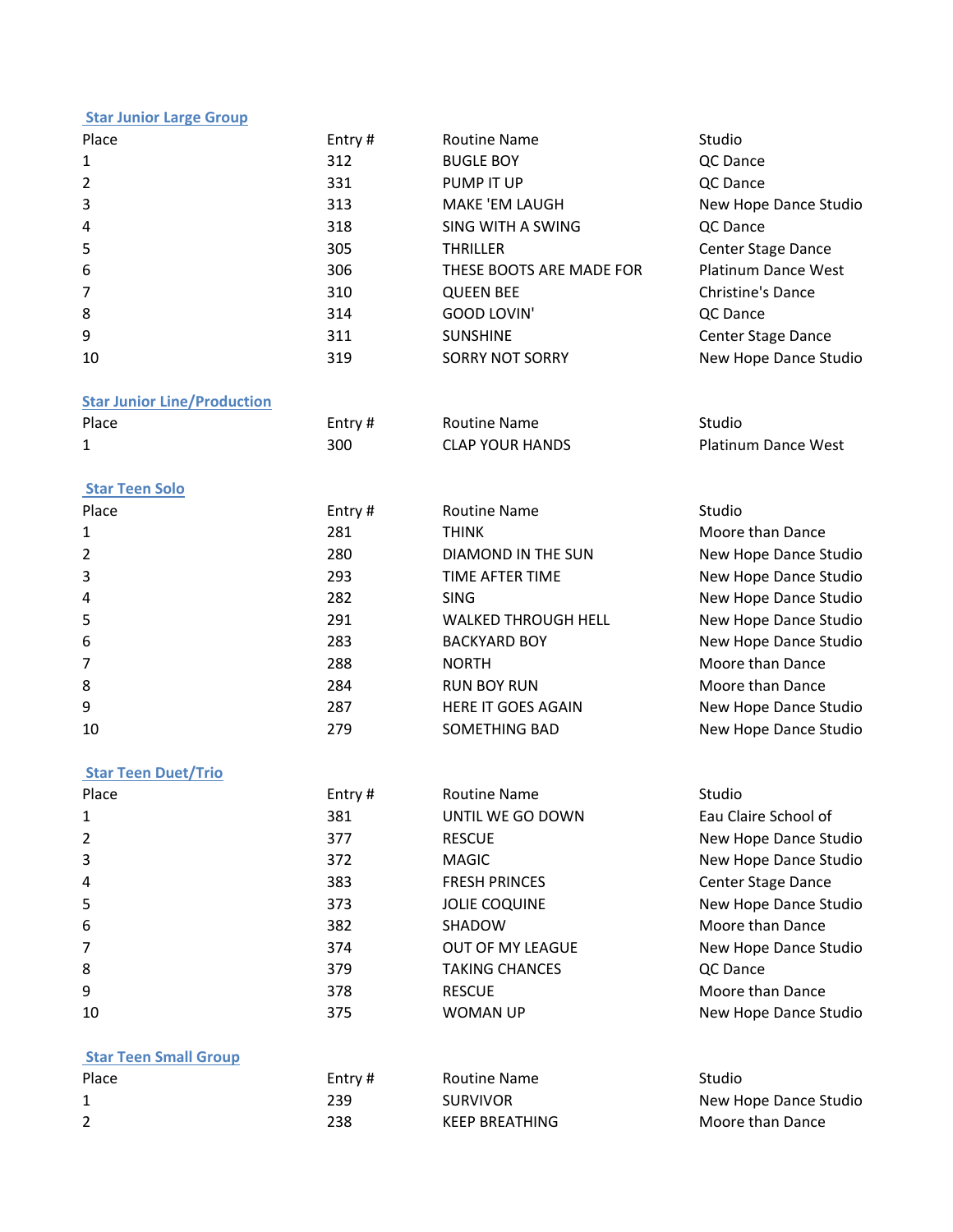| 3                                | 235    | AIN'T NOTHING WRONG WITH THAT    | QC Dance                |
|----------------------------------|--------|----------------------------------|-------------------------|
| 4                                | 224    | VANGUARDIAN                      | QC Dance                |
| 5                                | 229    | <b>ORDINARY WORLD</b>            | Moore than Dance        |
| <b>Star Teen Large Group</b>     |        |                                  |                         |
| Place                            | Entry# | <b>Routine Name</b>              | Studio                  |
| $\mathbf{1}$                     | 226    | <b>CONFIDENT</b>                 | New Hope Dance Studio   |
| <b>Star Teen Line/Production</b> |        |                                  |                         |
| Place                            | Entry# | <b>Routine Name</b>              | Studio                  |
| 1                                | 249    | <b>INSIDE OUT</b>                | New Hope Dance Studio   |
| <b>Star Senior Solo</b>          |        |                                  |                         |
| Place                            | Entry# | <b>Routine Name</b>              | Studio                  |
| 1                                | 36     | <b>WASTING MY YOUNG YEARS</b>    | Moore than Dance        |
| 2                                | 40     | THERE YOU'LL BE                  | New Hope Dance Studio   |
| 3                                | 41     | YOU'RE NOT SPECIAL, BABE         | Moore than Dance        |
| 4                                | 42     | PERFECTLY IMPERFECT              | New Hope Dance Studio   |
| 5                                | 44     | FALLING IN LOVE AT A COFFEE SHOP | New Hope Dance Studio   |
| 6                                | 46     | THE MOMENT I SAID IT             | Moore than Dance        |
| 7                                | 43     | <b>REMEDY</b>                    | New Hope Dance Studio   |
| 8                                | 35     | <b>FEELING GOOD</b>              | New Hope Dance Studio   |
| 9                                | 49     | <b>OLD DAYS</b>                  | New Hope Dance Studio   |
| 10                               | 45     | HOW GOOD WE HAD IT               | New Hope Dance Studio   |
| <b>Star Senior Duet/Trio</b>     |        |                                  |                         |
| Place                            | Entry# | <b>Routine Name</b>              | Studio                  |
| $\mathbf{1}$                     | 411    | <b>BEAUTIFUL PEOPLE</b>          | New Hope Dance Studio   |
| 2                                | 402    | <b>REAL GOOD FEELING</b>         | New Hope Dance Studio   |
| 3                                | 404    | <b>COSMIC LOVE</b>               | Moore than Dance        |
| <b>Star Senior Large Group</b>   |        |                                  |                         |
| Place                            | Entry# | <b>Routine Name</b>              | Studio                  |
| $\mathbf{1}$                     | 274    | <b>GOOD FEELING</b>              | New Hope Dance Studio   |
| <b>Power Petite Solo</b>         |        |                                  |                         |
| Place                            | Entry# | <b>Routine Name</b>              | Studio                  |
| 1                                | 150    | <b>COLORS OF THE WIND</b>        | <b>Millennium Dance</b> |
| 2                                | 148    | <b>CONGA</b>                     | Millennium Dance        |
| 3                                | 146    | <b>MICROPHONE</b>                | Stella Dance Studio     |
| 4                                | 143    | YES I CAN                        | Stella Dance Studio     |
| 5                                | 147    | <b>WILD SIDE</b>                 | Tempo Dance Studio      |
| 6                                | 149    | ROTTEN TO THE CORE               | Stella Dance Studio     |
| 7                                | 144    | YES I CAN                        | Tempo Dance Studio      |
| 8                                | 145    | <b>PARTY</b>                     | Millennium Dance        |
|                                  |        |                                  |                         |
| <b>Power Junior Solo</b>         |        |                                  |                         |
| Place                            | Entry# | <b>Routine Name</b>              | Studio                  |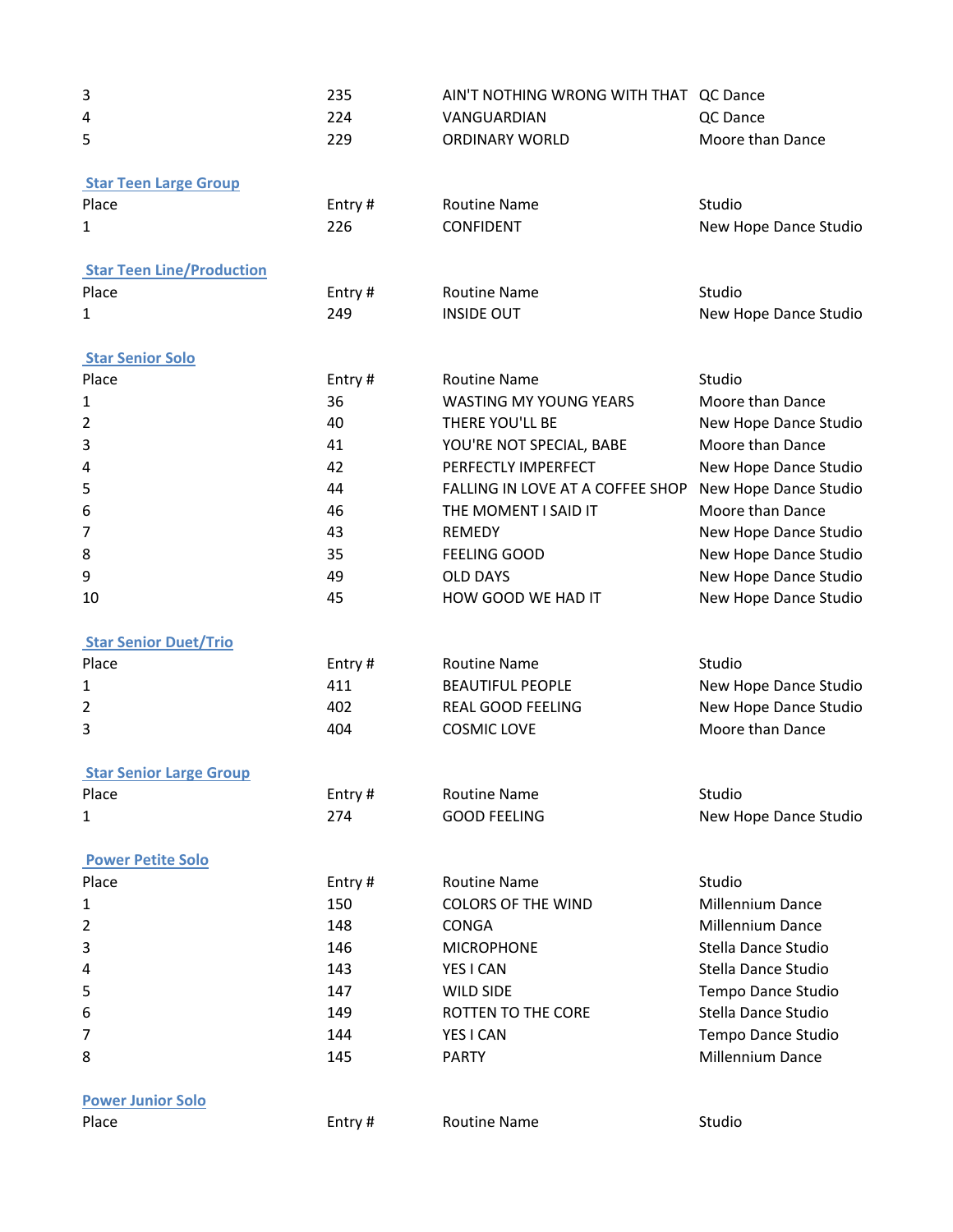| 1              | 195 | WHY DON'T I              | Stella Dance Studio     |
|----------------|-----|--------------------------|-------------------------|
| 2              | 187 | <b>FEELING GORGEOUS</b>  | Stella Dance Studio     |
| 3              | 206 | SMALL WORLD              | Persevere Dance Project |
| 4              | 198 | SHE USED TO BE MINE      | QC Dance                |
| 5              | 192 | <b>CONSTELLATIONS</b>    | Eau Claire School of    |
| 6              | 180 | <b>JUST WATCH ME NOW</b> | Stella Dance Studio     |
| $\overline{7}$ | 194 | <b>HOMESICK</b>          | Platinum Dance West     |
| 8              | 179 | I LOVE ME                | QC Dance                |
| 9              | 191 | <b>FIREFLIES</b>         | QC Dance                |
| 10             | 178 | THIS IS ME               | Persevere Dance Project |

# **Power Junior Duet/Trio**

| Place | Entry $#$ | <b>Routine Name</b>       | Studio               |
|-------|-----------|---------------------------|----------------------|
|       | 367       | <b>MAKE WAY</b>           | QC Dance             |
| 2     | 364       | IT TAKES TWO              | QC Dance             |
| 3     | 359       | <b>BLACK AND GOLD</b>     | Eau Claire School of |
| 4     | 361       | LET'S BE BAD              | QC Dance             |
| 5     | 363       | <b>COLD HEARTED SNAKE</b> | QC Dance             |

## **Power Junior Small Group**

| Place | Entry $#$ | <b>Routine Name</b>      | Studio                     |
|-------|-----------|--------------------------|----------------------------|
| 1     | 315       | THE WAY YOU MAKE ME FEEL | QC Dance                   |
| 2     | 316       | <b>CONTROL</b>           | Platinum Dance West        |
| 3     | 323       | <b>JUST LIKE A CHILD</b> | Center Stage Dance         |
| 4     | 302       | <b>BAILAR</b>            | Christine's Dance          |
| 5     | 326       | <b>WILL WAIT</b>         | <b>Platinum Dance West</b> |

### **Power Junior Large Group**

| Place | Entry $#$ | <b>Routine Name</b> | Studio            |
|-------|-----------|---------------------|-------------------|
| 1     | 325       | FIESTA LATINA       | QC Dance          |
| 2     | 340       | <b>COVER GIRL</b>   | QC Dance          |
| 3     | 309       | <b>ONLY HUMAN</b>   | QC Dance          |
| 4     | 296       | <b>OPEN HANDS</b>   | Christine's Dance |
| 5     | 301       | <b>CADENCE</b>      | QC Dance          |

# **Power Teen Solo**

| Place          | Entry# | <b>Routine Name</b>     | Studio                   |
|----------------|--------|-------------------------|--------------------------|
| 1              | 438    | <b>REMEMBER</b>         | QC Dance                 |
| $\overline{2}$ | 421    | YOU REALLY DID IT       | QC Dance                 |
| 3              | 457    | <b>COME FLY WITH ME</b> | Stella Dance Studio      |
| 4              | 452    | <b>MEIN HERR</b>        | QC Dance                 |
| 5              | 431    | <b>BURY A FRIEND</b>    | Stella Dance Studio      |
| 6              | 440    | <b>SUN</b>              | Stella Dance Studio      |
| $\overline{7}$ | 419    | <b>PROBLEM</b>          | QC Dance                 |
| 8              | 432    | <b>LEGS</b>             | Eau Claire School of     |
| 9              | 447    | EXPERIENCE              | <b>Christine's Dance</b> |
| 10             | 424    | LIGHT 'EM UP            | QC Dance                 |
| 11             | 422    | <b>BOOGIE SHOES</b>     | QC Dance                 |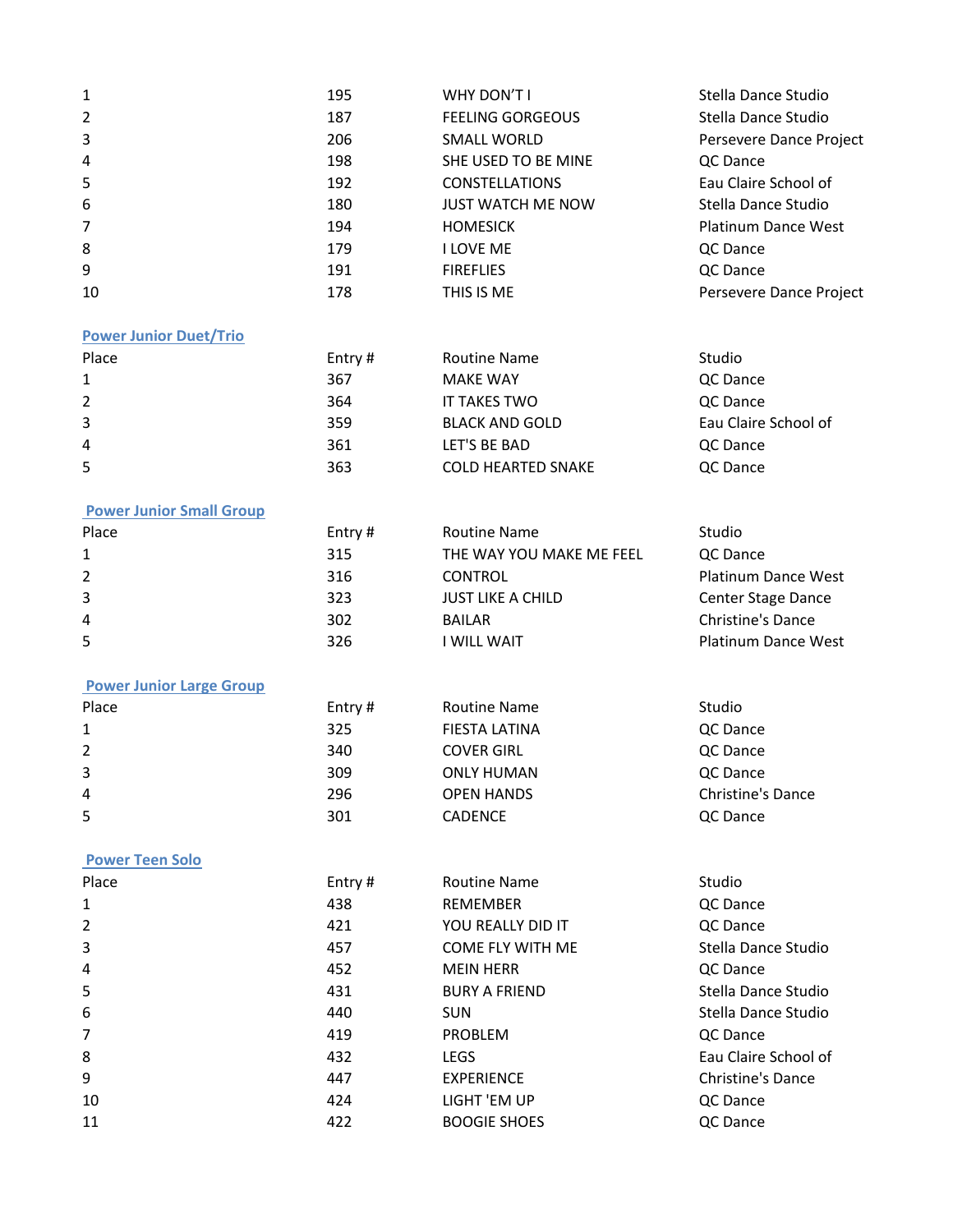| 12 | 423 | MAMBO ITALIANO      | <b>Platinum Dance West</b> |
|----|-----|---------------------|----------------------------|
| 13 | 446 | WICKED GAME         | Christine's Dance          |
| 14 | 420 | GONNA BE A GOOD DAY | Persevere Dance Project    |
| 15 | 17  | TALKING TO THE MOON | Inspire Dance Studio       |

# **Power Teen Duet/Trio**

| Place        | Entry# | <b>Routine Name</b>              | Studio                   |
|--------------|--------|----------------------------------|--------------------------|
| $\mathbf{1}$ | 387    | <b>BAILAR</b>                    | QC Dance                 |
| 2            | 392    | <b>KNOCKING ON HEAVEN'S DOOR</b> | QC Dance                 |
| 3            | 385    | LITTLE LION MAN                  | QC Dance                 |
| 4            | 397    | <b>BEST FRIENDS</b>              | Eau Claire School of     |
| 5            | 389    | <b>SHOW OFF</b>                  | Christine's Dance        |
| 6            | 384    | 7 NATION                         | Center Stage Dance       |
| 7            | 394    | <b>DAISIES</b>                   | Stella Dance Studio      |
| 8            | 386    | LET'S GO CRAZY                   | Persevere Dance Project  |
| 9            | 390    | <b>DEEP WATER</b>                | <b>Christine's Dance</b> |
| 10           | 395    | <b>HEART'S GRAVE</b>             | <b>Christine's Dance</b> |

# **Power Teen Small Group**

| Place          | Entry# | <b>Routine Name</b>          | Studio                     |
|----------------|--------|------------------------------|----------------------------|
| $\mathbf{1}$   | 240    | <b>GLORIOUS</b>              | Stella Dance Studio        |
| $\overline{2}$ | 260    | <b>SUSPIRIUM</b>             | <b>Platinum Dance West</b> |
| 3              | 257    | <b>DANGEROUS</b>             | QC Dance                   |
| 4              | 233    | <b>FEEL IT STILL</b>         | QC Dance                   |
| 5              | 247    | <b>ALTERNATE WORLD</b>       | Christine's Dance          |
| 6              | 250    | <b>BALTIMORE'S FIREFLIES</b> | Christine's Dance          |
| $\overline{7}$ | 263    | <b>HUSTLE</b>                | Center Stage Dance         |
| 8              | 252    | <b>DREAM</b>                 | Center Stage Dance         |
| 9              | 256    | WE WON'T MOVE                | QC Dance                   |
| 10             | 251    | <b>SKINNY LOVE</b>           | Tempo Dance Studio         |

#### **Power Teen Large Group**

| Place        | 236 | <b>PARTY</b>       | Platinum Dance West |
|--------------|-----|--------------------|---------------------|
| $\mathbf{1}$ | 265 | <b>STROBE</b>      | QC Dance            |
| 2            | 259 | LIVING ON A PRAYER | QC Dance            |
| 3            | 228 | I HAVE NOTHING     | Platinum Dance West |
| 4            | 245 | <b>HURT</b>        | QC Dance            |
| 5            | 227 | LET IT WHIP        | QC Dance            |

# **Power Teen Line/Production**

| Place                    | Entry $#$ | <b>Routine Name</b> | Studio   |
|--------------------------|-----------|---------------------|----------|
| 1                        | 221       | KILLER QUEEN        | QC Dance |
|                          |           |                     |          |
| <b>Power Senior Solo</b> |           |                     |          |
| Place                    | Entry $#$ | <b>Routine Name</b> | Studio   |

| r iacc. | $L$ iiuv $H$ | <b>NUULILIC INGILIC</b>  | <b>Juulu</b>        |
|---------|--------------|--------------------------|---------------------|
|         | 88           | <b>FLY AWAY</b>          | Stella Dance Studio |
|         | 64           | <b>SECRET LOVE</b>       | QC Dance            |
| 3       |              | <b>SEVEN NATION ARMY</b> | QC Dance            |
|         |              |                          |                     |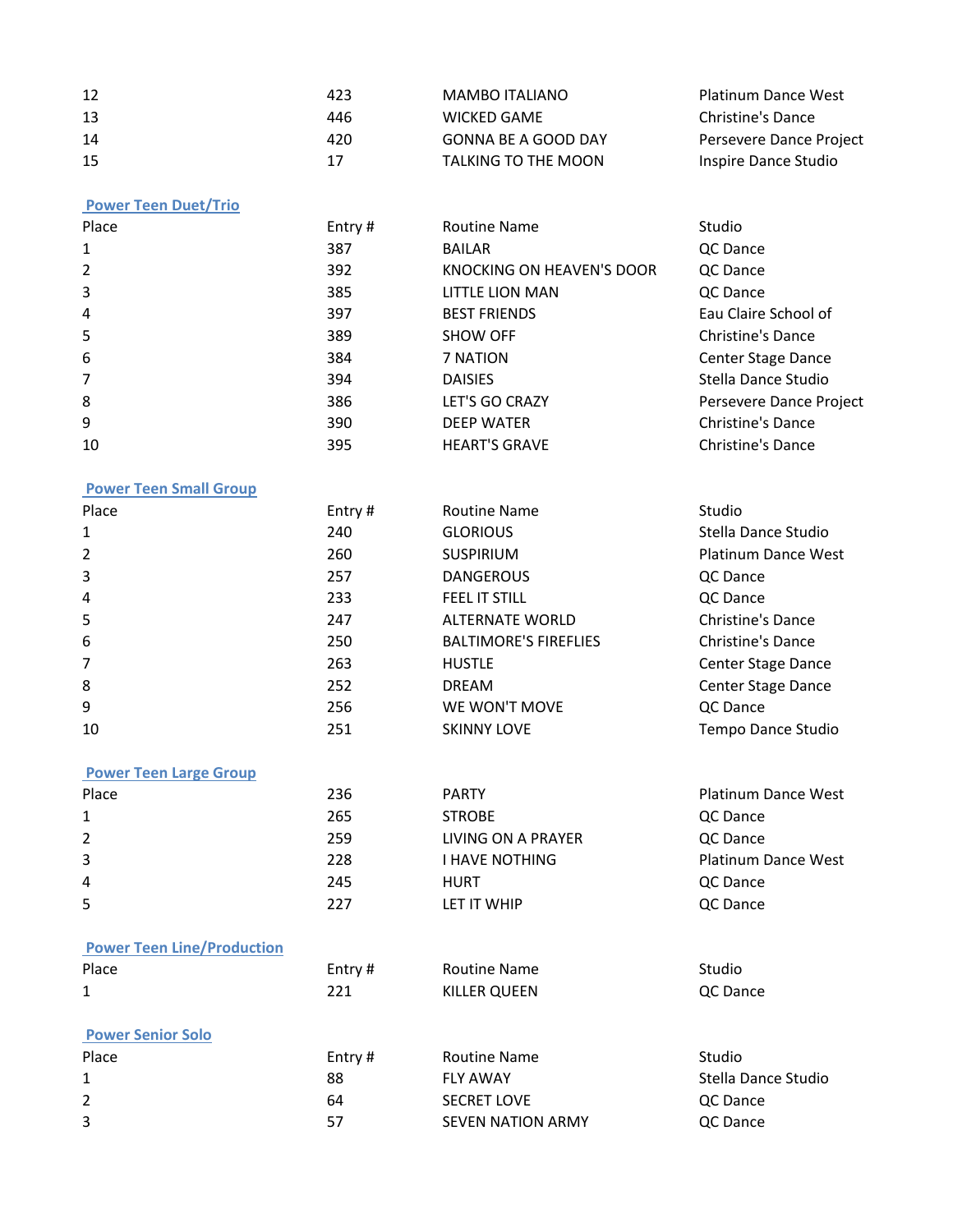| 4  | 81 | A PLACE I DON'T KNOW          | QC Dance             |
|----|----|-------------------------------|----------------------|
| 5  | 71 | PEOPLE HELP THE PEOPLE        | QC Dance             |
| 6  | 52 | <b>RISE AND SHINE</b>         | QC Dance             |
| 7  | 59 | <b>SOLO DANCING</b>           | QC Dance             |
| 8  | 67 | I'LL STAY                     | QC Dance             |
| 9  | 61 | <b>FEELS LIKE COMING HOME</b> | Center Stage Dance   |
| 10 | 78 | <b>CRINGE</b>                 | QC Dance             |
| 11 | 80 | ACHILLES COME DOWN            | Platinum Dance West  |
| 12 | 65 | ONCE UPON ANOTHER TIME        | QC Dance             |
| 13 | 72 | <b>EXPECTATIONS</b>           | Eau Claire School of |
| 14 | 66 | WISH YOU WERE HERE            | Eau Claire School of |
| 15 | 54 | <b>END OF TIME</b>            | QC Dance             |

#### **Power Senior Duet/Trio**

| Entry $#$ | <b>Routine Name</b> | Studio                     |
|-----------|---------------------|----------------------------|
| 408       | <b>RESCUE</b>       | Center Stage Dance         |
| 399       | COLD                | Center Stage Dance         |
| 398       | LOVE AGAIN          | On Stage                   |
| 415       | MT. EVEREST         | Eau Claire School of       |
| 409       | <b>WOLVES</b>       | <b>Platinum Dance West</b> |
|           |                     |                            |

#### **Power Senior Small Group**

| Place        | Entry# | <b>Routine Name</b>   | Studio                     |
|--------------|--------|-----------------------|----------------------------|
| $\mathbf{1}$ | 273    | <b>JOLENE</b>         | QC Dance                   |
| 2            | 270    | <b>LEVITATING</b>     | <b>Platinum Dance West</b> |
| 3            | 230    | <b>PARTITION</b>      | Center Stage Dance         |
| 4            | 277    | THE LUCKY ONES        | QC Dance                   |
| 5            | 254    | <b>FEVER</b>          | Center Stage Dance         |
| 6            | 255    | WHAT I WAS BORN TO DO | Center Stage Dance         |
| 7            | 25     | <b>BRAND NEW DAY</b>  | Inspire Dance Studio       |
| 8            | 6      | <b>TOXIC</b>          | Inspire Dance Studio       |
| 9            | 12     | <b>WITHOUT YOU</b>    | Inspire Dance Studio       |
| 10           |        | SHE USED TO BE MINE   | Inspire Dance Studio       |

## **Power Senior Large Group**

| Place        | Entry $#$ | <b>Routine Name</b> | Studio             |
|--------------|-----------|---------------------|--------------------|
| $\mathbf{1}$ | 267       | CAN'T STOP ME       | QC Dance           |
| 2            | 269       | SOUND OF WAR        | Center Stage Dance |
| 3            | 248       | MALA                | Center Stage Dance |
| 4            | 241       | THIS WOMAN'S WORK   | QC Dance           |
| 5            | 275       | <b>LIFTED</b>       | Center Stage Dance |

## **Energy Petite Solo**

| Place | Entry $#$ | <b>Routine Name</b>         | Studio           |
|-------|-----------|-----------------------------|------------------|
| 1     | 153       | STAND OUT                   | White Bear Dance |
| 2     | 151       | <b>GIRLS RUN EVERYTHING</b> | White Bear Dance |
| 3     | 154       | I WANT IT NOW               | White Bear Dance |
| 4     | 152       | GLAM                        | White Bear Dance |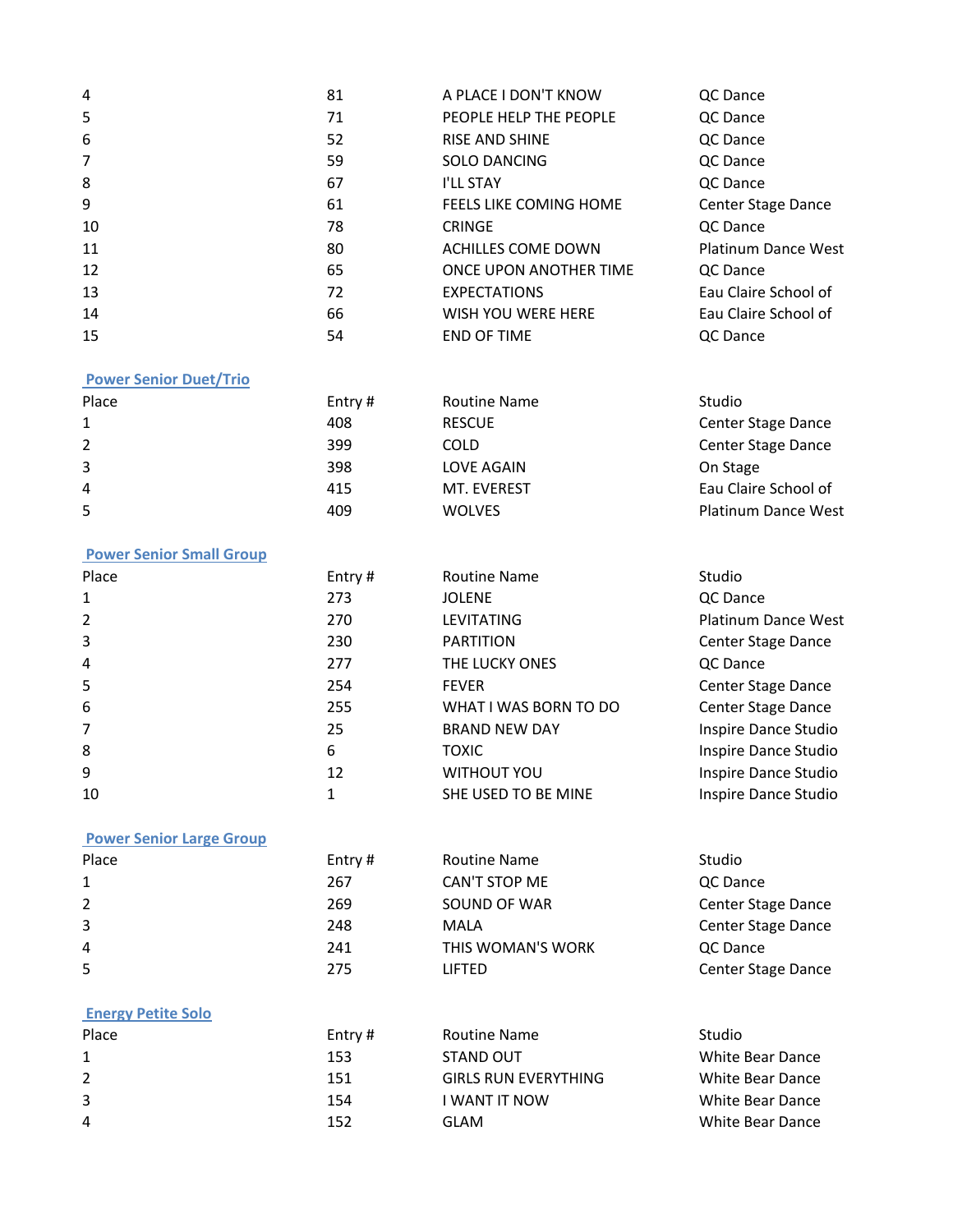| <b>Energy Petite Duet/Trio</b>   |        |                                |                         |
|----------------------------------|--------|--------------------------------|-------------------------|
| Place                            | Entry# | <b>Routine Name</b>            | Studio                  |
| 1                                | 120    | APPEALING BANANAS              | White Bear Dance        |
| <b>Energy Petite Small Group</b> |        |                                |                         |
| Place                            | Entry# | <b>Routine Name</b>            | Studio                  |
| 1                                | 130    | <b>DREAMGIRLS</b>              | <b>White Bear Dance</b> |
| <b>Energy Junior Solo</b>        |        |                                |                         |
| Place                            | Entry# | <b>Routine Name</b>            | Studio                  |
| 1                                | 208    | <b>INCREDIBLE</b>              | <b>White Bear Dance</b> |
| 2                                | 218    | <b>SURVIVOR</b>                | <b>White Bear Dance</b> |
| 3                                | 216    | SWAN                           | <b>White Bear Dance</b> |
| 4                                | 214    | THROUGH THE EYES OF A CHILD    | <b>Millennium Dance</b> |
| 5                                | 211    | <b>BREAK</b>                   | Millennium Dance        |
| <b>Energy Junior Duet/Trio</b>   |        |                                |                         |
| Place                            | Entry# | <b>Routine Name</b>            | Studio                  |
| 1                                | 368    | I'M NUMBER ONE                 | White Bear Dance        |
| <b>Energy Teen Solo</b>          |        |                                |                         |
| Place                            | Entry# | <b>Routine Name</b>            | Studio                  |
| 1                                | 459    | ON MY OWN                      | <b>White Bear Dance</b> |
| 2                                | 461    | WILD HEARTS CAN'T BE BROKEN    | <b>White Bear Dance</b> |
| 3                                | 462    | <b>HEART IN MY HANDS</b>       | <b>White Bear Dance</b> |
| 4                                | 471    | <b>QUE SERA</b>                | <b>Millennium Dance</b> |
| 5                                | 466    | <b>ELEPHANTS</b>               | <b>Millennium Dance</b> |
| 6                                | 469    | <b>GIMME GIMME</b>             | White Bear Dance        |
| 7                                | 463    | <b>KEEP BREATHING</b>          | White Bear Dance        |
| 8                                | 472    | PAINT IT BLACK                 | <b>White Bear Dance</b> |
| 9                                | 468    | IF MY FRIENDS COULD SEE ME NOW | <b>White Bear Dance</b> |
| 10                               | 460    | <b>HALF LIGHT</b>              | Tempo Dance Studio      |
| <b>Energy Teen Duet/Trio</b>     |        |                                |                         |
| Place                            | Entry# | <b>Routine Name</b>            | Studio                  |
| 1                                | 410    | FOR ALL WE KNOW                | <b>White Bear Dance</b> |
| 2                                | 401    | POST THAT                      | <b>White Bear Dance</b> |
| <b>Energy Teen Small Group</b>   |        |                                |                         |
| Place                            | Entry# | <b>Routine Name</b>            | Studio                  |
| 1                                | 264    | <b>RATHER BE ME</b>            | <b>White Bear Dance</b> |
| <b>Energy Senior Solo</b>        |        |                                |                         |
| Place                            | Entry# | <b>Routine Name</b>            | Studio                  |
| 1                                | 102    | NOT MY RESPONSIBILITY          | <b>Millennium Dance</b> |
| 2                                | 100    | <b>GOODBYE</b>                 | White Bear Dance        |
| 3                                | 98     | <b>PARTICLES</b>               | Millennium Dance        |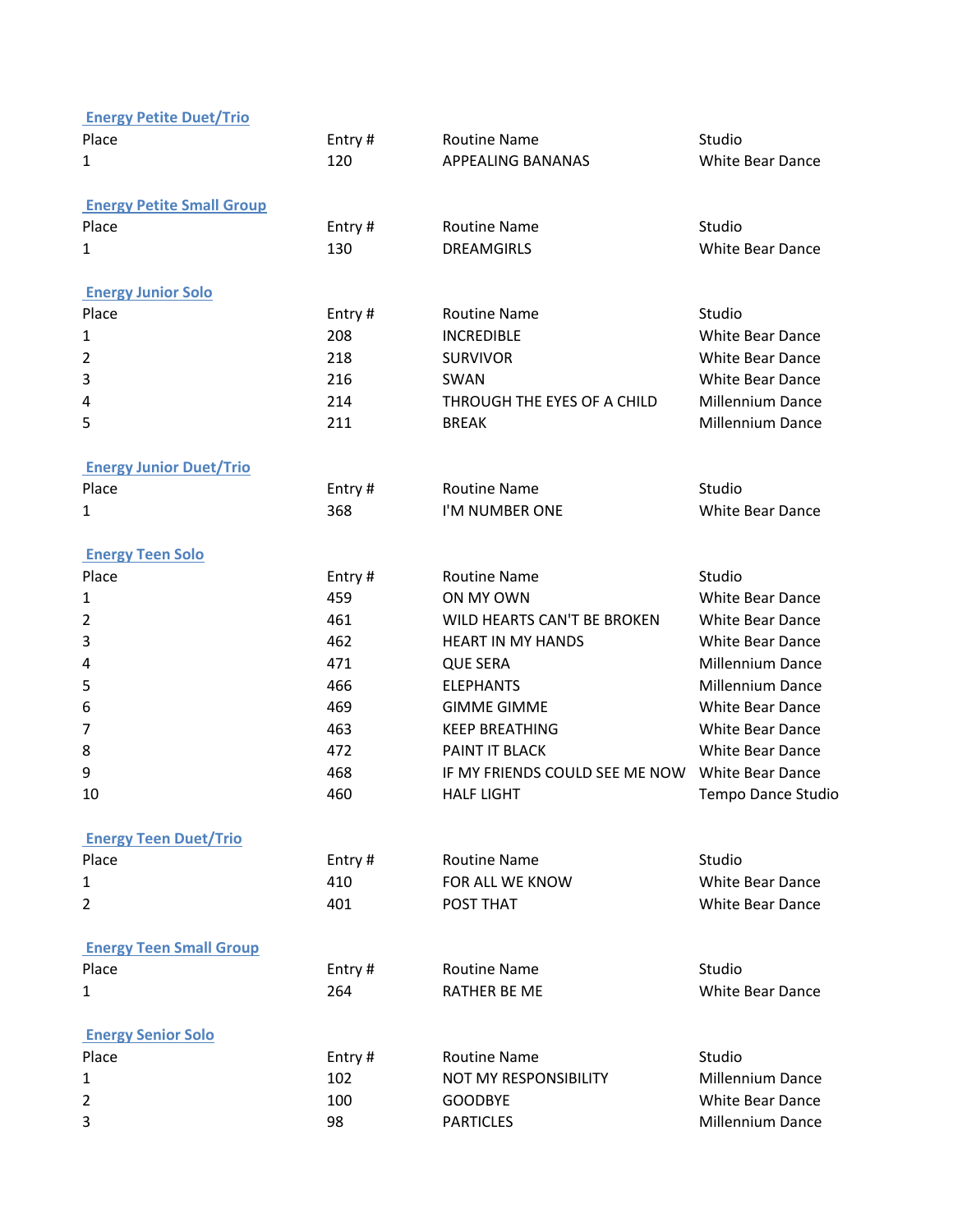| 4                                                                   | 101    | <b>STRANGE</b>          | Persevere Dance Project |
|---------------------------------------------------------------------|--------|-------------------------|-------------------------|
| 5                                                                   | 97     | <b>RIVER OF TEARS</b>   | Center Stage Dance      |
| 6                                                                   | 104    | <b>ROSE'S TURN</b>      | <b>White Bear Dance</b> |
| 7                                                                   | 99     | <b>GENESIS</b>          | Tempo Dance Studio      |
| 8                                                                   | 103    | SOUNDS OF SILENCE       | Tempo Dance Studio      |
| 9                                                                   | 105    | ORANGE COLORED SKY      | White Bear Dance        |
| 10                                                                  | 5      | THE CHAIN               | Inspire Dance Studio    |
| <b>Energy Senior Duet/Trio</b>                                      |        |                         |                         |
| Place                                                               | Entry# | <b>Routine Name</b>     | Studio                  |
| 1                                                                   | 416    | <b>KILLING ME</b>       | Tempo Dance Studio      |
| <b>Energy Senior Small Group</b>                                    |        |                         |                         |
| Place                                                               | Entry# | <b>Routine Name</b>     | Studio                  |
| 1                                                                   | 253    | <b>CLOSURE</b>          | Tempo Dance Studio      |
| 2                                                                   | 266    | AMEN                    | Tempo Dance Studio      |
| 3                                                                   | 33     | <b>CELL BLOCK TANGO</b> | Inspire Dance Studio    |
| <b>Highest Scoring Solo of the</b>                                  |        |                         |                         |
| Place                                                               | Entry# | Dancer                  | Studio                  |
| 1                                                                   | 459    | Sienna Rivera           | White Bear Dance        |
| <b>Highest Scoring Group of the</b>                                 |        |                         |                         |
| Place                                                               | Entry# | <b>Routine Name</b>     | Studio                  |
| 1                                                                   | 264    | <b>RATHER BE ME</b>     | White Bear Dance        |
| <b>ADCC Studio of Excellence</b>                                    |        |                         |                         |
| New Hope Dance Studio                                               |        |                         |                         |
| <b>Industry Dance Awards Best Jazz</b>                              |        |                         |                         |
| Place                                                               | Entry# | <b>Routine Name</b>     | Studio                  |
| 1                                                                   | 278    | <b>HOT LIKE WOW</b>     | Tempo Dance Studio      |
| <b>Industry Dance Awards Best Lyrical/Modern/Contemporary</b>       |        |                         |                         |
| Place                                                               | Entry# | <b>Routine Name</b>     | Studio                  |
| $\mathbf{1}$                                                        | 258    | <b>RUIN ME</b>          | <b>White Bear Dance</b> |
|                                                                     |        |                         |                         |
| <b>Industry Dance Awards Best Musical Theater/Novelty/Character</b> |        |                         |                         |
| Place                                                               | Entry# | <b>Routine Name</b>     | Studio                  |
| 1                                                                   | 264    | RATHER BE ME            | White Bear Dance        |
| <b>Industry Dance Awards Best Tap</b>                               | Entry# |                         |                         |
| Place                                                               | Entry# | <b>Routine Name</b>     | Studio                  |
| 1                                                                   |        | 272 I LIKE IT LIKE THAT | Tempo Dance Studio      |